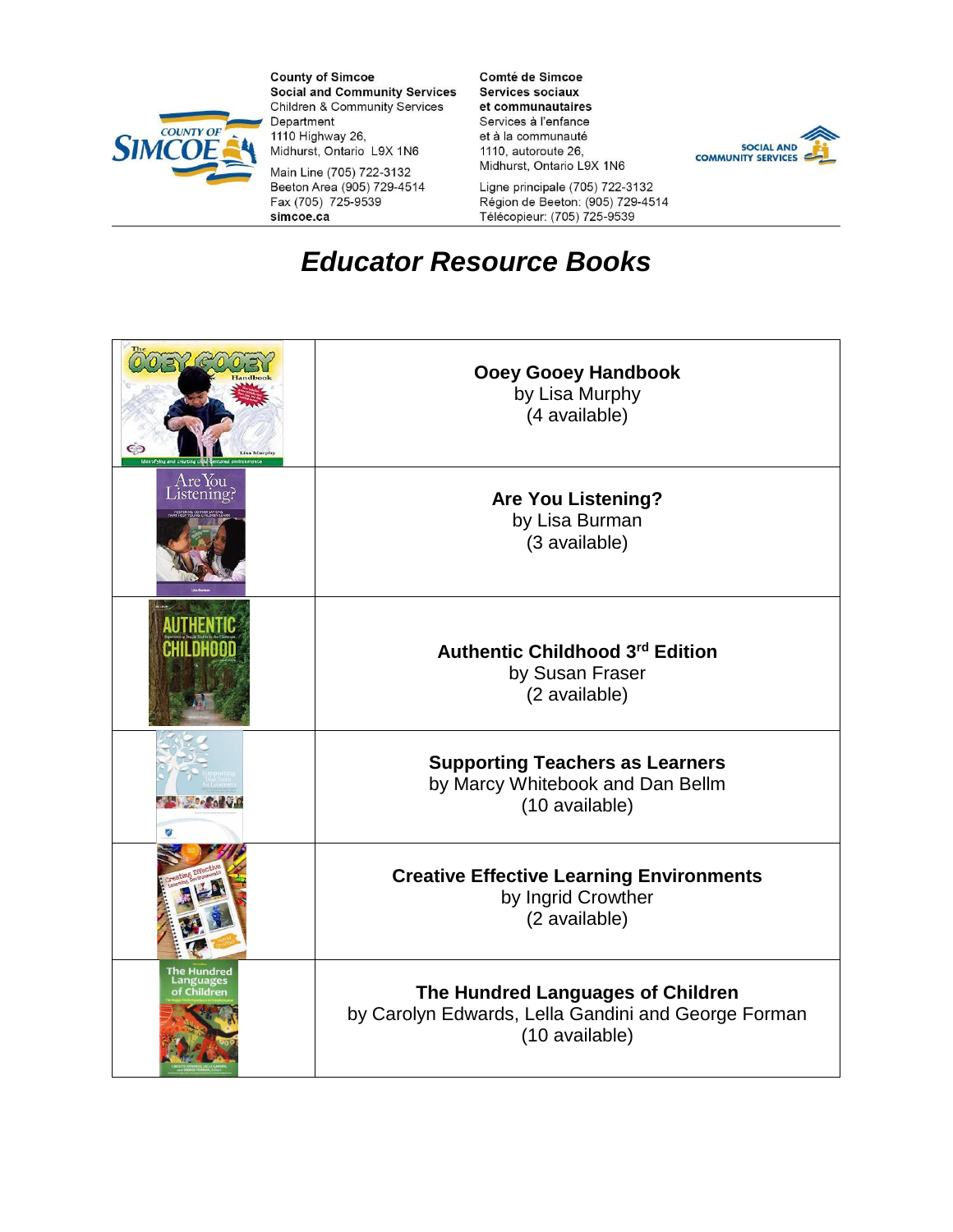| $U$ <sub>nscripted</sub>                                                                                                                     | <b>The Unscripted Classroom</b><br>by Susan Stacey<br>(10 available)                                        |
|----------------------------------------------------------------------------------------------------------------------------------------------|-------------------------------------------------------------------------------------------------------------|
|                                                                                                                                              | <b>From Play to Practice</b><br>by Marcia Nell, Walter Crew and Drew Bush<br>(6 available)                  |
| A PRACTICAL GUIDE TO<br>INQUIRY-BASED LEARNING                                                                                               | IQ - A Practical Guide to Inquiry Based Learning<br>by Jennifer Watt and Jill Colyer<br>(4 available)       |
| Let's All Play                                                                                                                               | Let's All Play<br>by Jeff Johnson and Denita Dinger<br>(2 available)                                        |
| Reggio-Inspired Mathematic                                                                                                                   | <b>Reggio - Inspired Mathematices</b><br>by Janice Novakowski and Richmond School District<br>(5 available) |
| Reflecting<br>Children's<br>Lives<br><b>Mandbook</b> for<br>Planning Your<br>Child-Centered<br>Curriculum<br>Deb Curtis AND<br>Margie Carter | <b>Reflecting Children's Lives</b><br>by Deb Curtis and Margie Carter<br>(4 available)                      |
| Jesigns for<br>Living and Learning                                                                                                           | <b>Designs for Living and Learning</b><br>by Deb Curtis and Margie Carter<br>(10 available)                 |
| <b>The</b><br>Intentional                                                                                                                    | <b>The Intentional Teacher</b><br>by Ann Epstein<br>(10 available)                                          |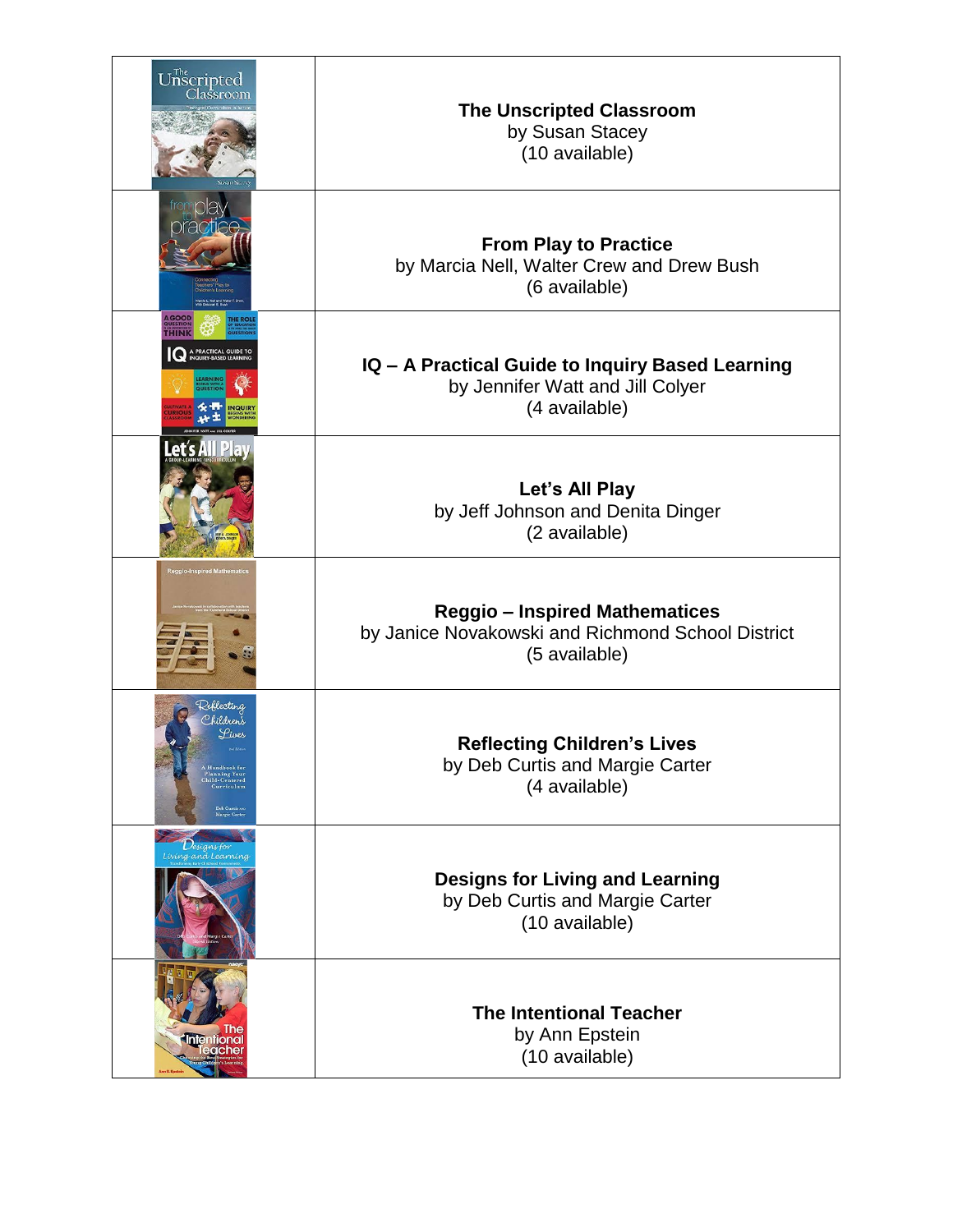| <b>Twelve</b><br><b>Best Practices for</b><br><b>Early Childhood</b><br><b>Education INTEGRATING</b><br>Ann Lewin-Benham<br>Foreword by Howard Gardne | <b>Twelve Best Practices for Early Childhood Education</b><br>by Ann Lewin-Benham<br>(10 available) |
|-------------------------------------------------------------------------------------------------------------------------------------------------------|-----------------------------------------------------------------------------------------------------|
| Pedagogical<br>Documentation<br>in Early Childhood<br>SHARING CHILDREN'S LEARNING<br>AND TEACHERS' THINKING<br><b>Susan Stacey</b>                    | <b>Pedagogical Documentation in Early Childhood</b><br>by Susan Stacey<br>(15 available)            |
| <b>WORKING</b><br>Reggio<br>way<br>Julianne P. Wurm                                                                                                   | <b>Working in the Reggio Way</b><br>by Julianne Wurm<br>(4 available)                               |
| Ritchhart - Mark Church - Karin Me<br><b>MAKING</b><br>THINKING<br><b>VISIBLE</b><br>nent, Understanding, and<br>Independence for All Learners        | <b>Making Thinking Visible</b><br>by Ron Ritchhart, Mark Church and Karin Morrison<br>(4 available) |
| <b>Nurturing</b><br><b>Young Children's</b><br><b>Disposition to Learn</b><br><b>SARA WILFORD</b>                                                     | Nurturing Young Children's Disposition to Learn<br>by Sara Wilford<br>(1 available)                 |
| Last Child<br>in the Woods<br>SAVING OUR CHILDREN FROM<br>NATURE-DEFICIT DISORDER<br><b>RICHARD LOUV</b>                                              | <b>Last Child in the Woods</b><br>by Richard Louv<br>(5 available)                                  |
| The at<br>George Couros                                                                                                                               | <b>The Innovator's Mindset</b><br>by George Couros<br>(3 available)                                 |
| The <b>Power</b><br>of Emergent<br><b>Curriculum</b><br>Childhood Settings                                                                            | The Power of Emergent Curriculum<br>by Carol Anne Wien<br>(1 available)                             |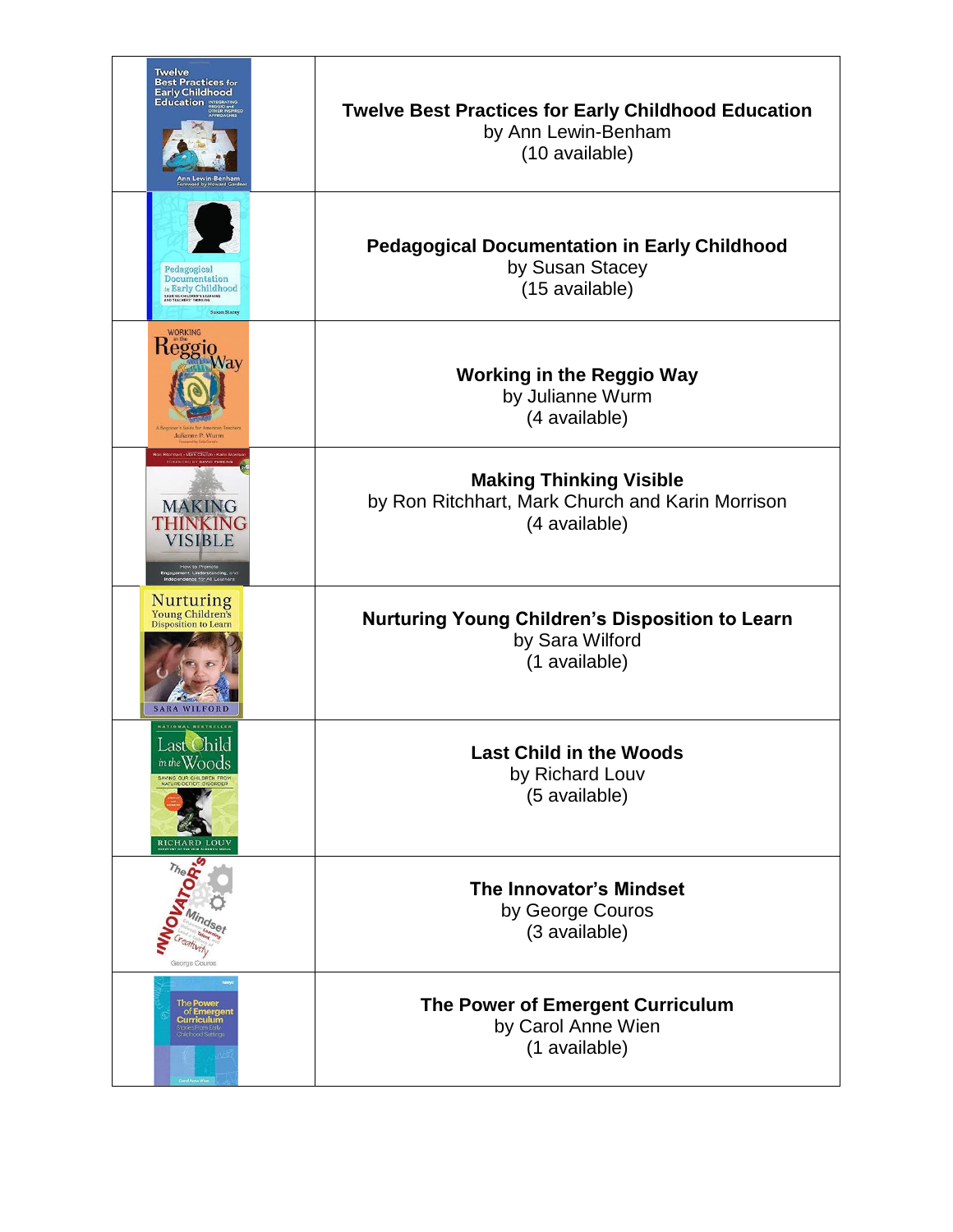| <b>Empowering</b><br>Pedagogy                                           | <b>Empowering Pedagogy for Early Childhood Education</b><br>by Beverlie Dietze and Diane Kashin<br>(1 available)   |
|-------------------------------------------------------------------------|--------------------------------------------------------------------------------------------------------------------|
|                                                                         | <b>Indications Preschool &amp; Infant-Toddler Centres</b><br>of the Municipality of Reggio Emilia<br>(6 available) |
| Documenting<br><b>Children's Meaning</b>                                | <b>Documenting Children's Meaning</b><br>by Jason Avery, Karyn Callaghan and Carol Anne Wien<br>(1 available)      |
|                                                                         | <b>Reggio Children Domus Academy Research Centre</b><br>-children, spaces, relations<br>(1 available)              |
| HOOD AND NATE                                                           | <b>Childhood and Nature</b><br>by David Sobel<br>(18 available)                                                    |
| <b>Eight Essential</b><br><b>Techniques for</b><br><b>Teaching with</b> | <b>Eight Essential Techniques for Teaching with Intention</b><br>by Ann Lewin-Benham<br>(11 available)             |
| <b>IO</b><br><b>005</b>                                                 | <b>Loose Parts</b><br>by Lisa Daly and Miriam Beloglovsky<br>(20 available)                                        |
|                                                                         | <b>Loose Parts 2</b><br>by Lisa Daly and Miriam Belogovsky<br>(20 available)                                       |
| Discovering<br>the Culture of<br>Childhood                              | <b>Discovering the Culture of Childhood</b><br>by Emily Plank<br>(20 available)                                    |